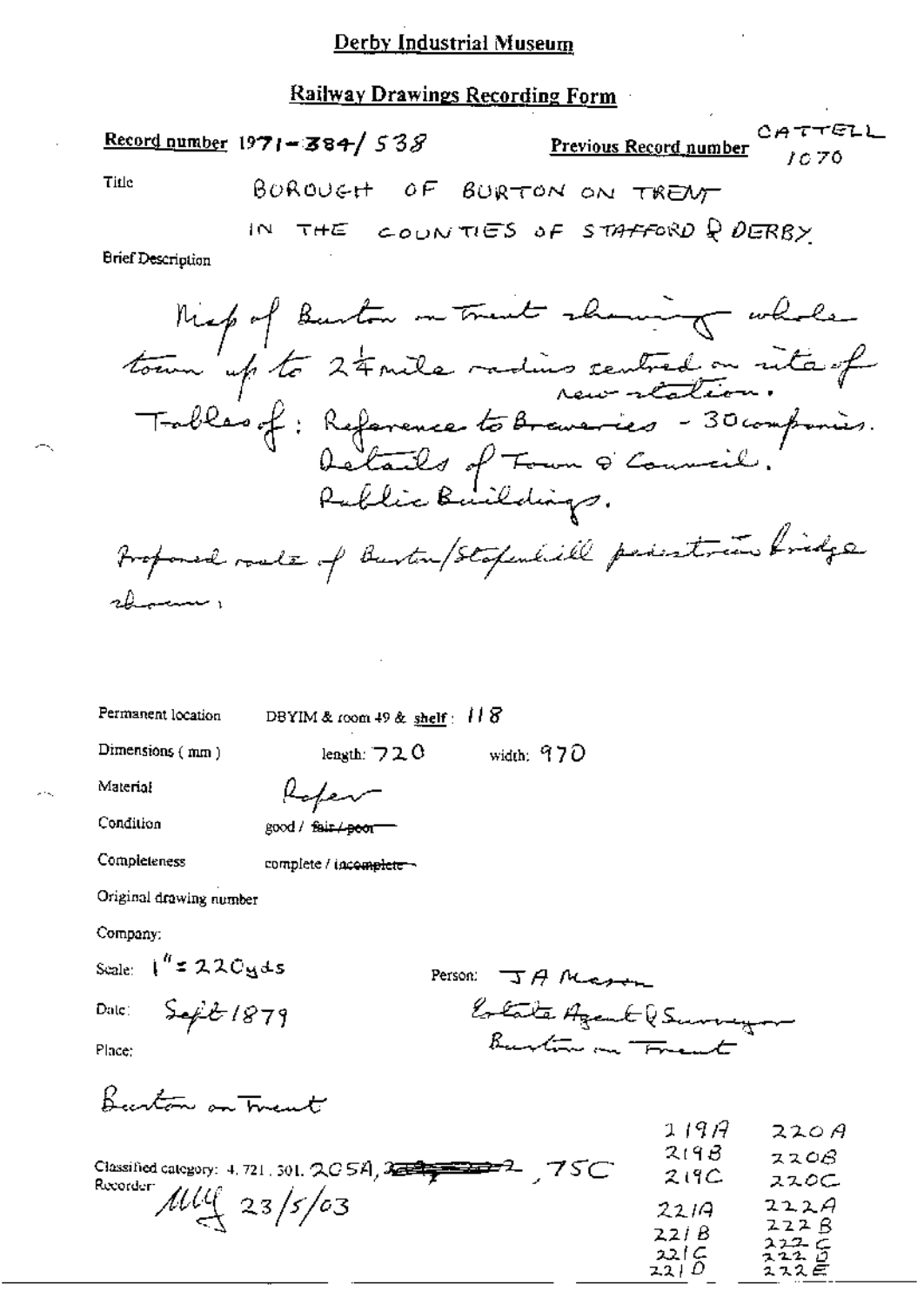# Railway Drawings Recording Form

Record number 1971 - 384/ $\frac{233}{777}$ .

Previous Record number  $1463$ 

¢

ģ

Title

MIDLAND RAILWAY WHITACRE & NUMERTON STOCKINGFORD BRANCH LAND PLAN

**Brief Description** 

Tille page with details of Ants, colouring and regulato.

| Permanent location      | 33<br>DBYIM & room-## shelf: $\mathbf{F}$ 607 |         |                                                                 |
|-------------------------|-----------------------------------------------|---------|-----------------------------------------------------------------|
| Dimensions $(\max)$     | length: $810$                                 |         | ككركر :width                                                    |
| Material                |                                               |         |                                                                 |
| Condition               | good / <del>fair / po</del> or -              |         |                                                                 |
| Completeness            | complete / immenditie                         |         |                                                                 |
| Original drawing number |                                               |         |                                                                 |
| Company: MR             |                                               |         |                                                                 |
| Scale:                  |                                               | Person; |                                                                 |
| Date: 1903 $2$ $1904$   |                                               |         | PJ Ne Callin<br>Estata Azant<br>Aenly                           |
| Place                   |                                               |         |                                                                 |
|                         |                                               |         |                                                                 |
|                         |                                               |         |                                                                 |
|                         |                                               | .       | $\mathcal{L} \mathcal{L} = \mathcal{L} \mathcal{L} \mathcal{L}$ |

Classified category: 4, 721, 301, 2255, 2108225A, 2226, 226A/B Recorder:  $11645 - 23/3/2001$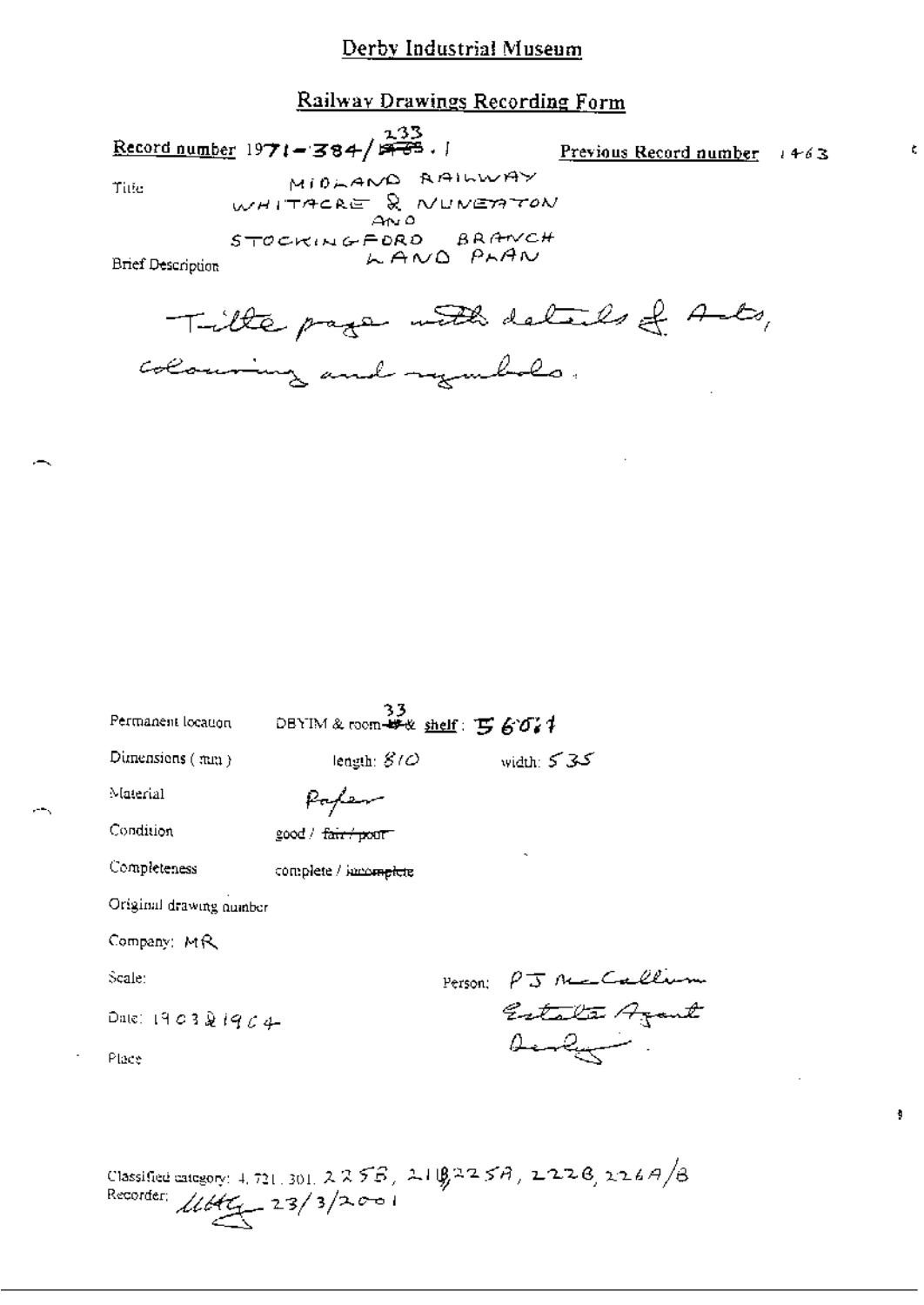### Railway Drawings Recording Form

Record number  $1971 - 384 / \frac{233}{173}$ . 17 Previous Record number COUNTY OF WARWICK Title

**Brief Description** 

Plan of route showing tracks, buildings, Parish of Numeaton. Landoumers. William Stratford Augdale. Joining Numeston/Leicenter route LNWR.

| Permanent location                                                                      | $33$<br>DEYIM & room $44$ shelf $5604$ |                            |         |               |  |
|-----------------------------------------------------------------------------------------|----------------------------------------|----------------------------|---------|---------------|--|
| Dimensions (mm)                                                                         |                                        | length: $910$ width: $535$ |         |               |  |
| Material                                                                                | Paper                                  |                            |         |               |  |
| Condition                                                                               | good / <del>fair / pour</del>          |                            |         |               |  |
| Completeness                                                                            | complete / incomplete-                 |                            |         |               |  |
| Original drawing number $SL$ even $t$ t                                                 |                                        |                            |         |               |  |
| Company: MR                                                                             |                                        |                            |         |               |  |
| Scale: $1^{\prime\prime} = 2$ , $\epsilon \pm \epsilon \cdot \kappa s$                  |                                        |                            | Ferson: |               |  |
| Date:                                                                                   |                                        |                            |         |               |  |
| Place.                                                                                  |                                        |                            |         |               |  |
| Medland <del>Sandtern</del>                                                             |                                        |                            |         |               |  |
| eanealañ S.B.                                                                           |                                        |                            |         | 11 M-- (1) HA |  |
| Classified category: $4.721$ , $301$ , $27.56$ , $2727.8$<br>Recorder $4466 - 23/3/200$ |                                        |                            |         |               |  |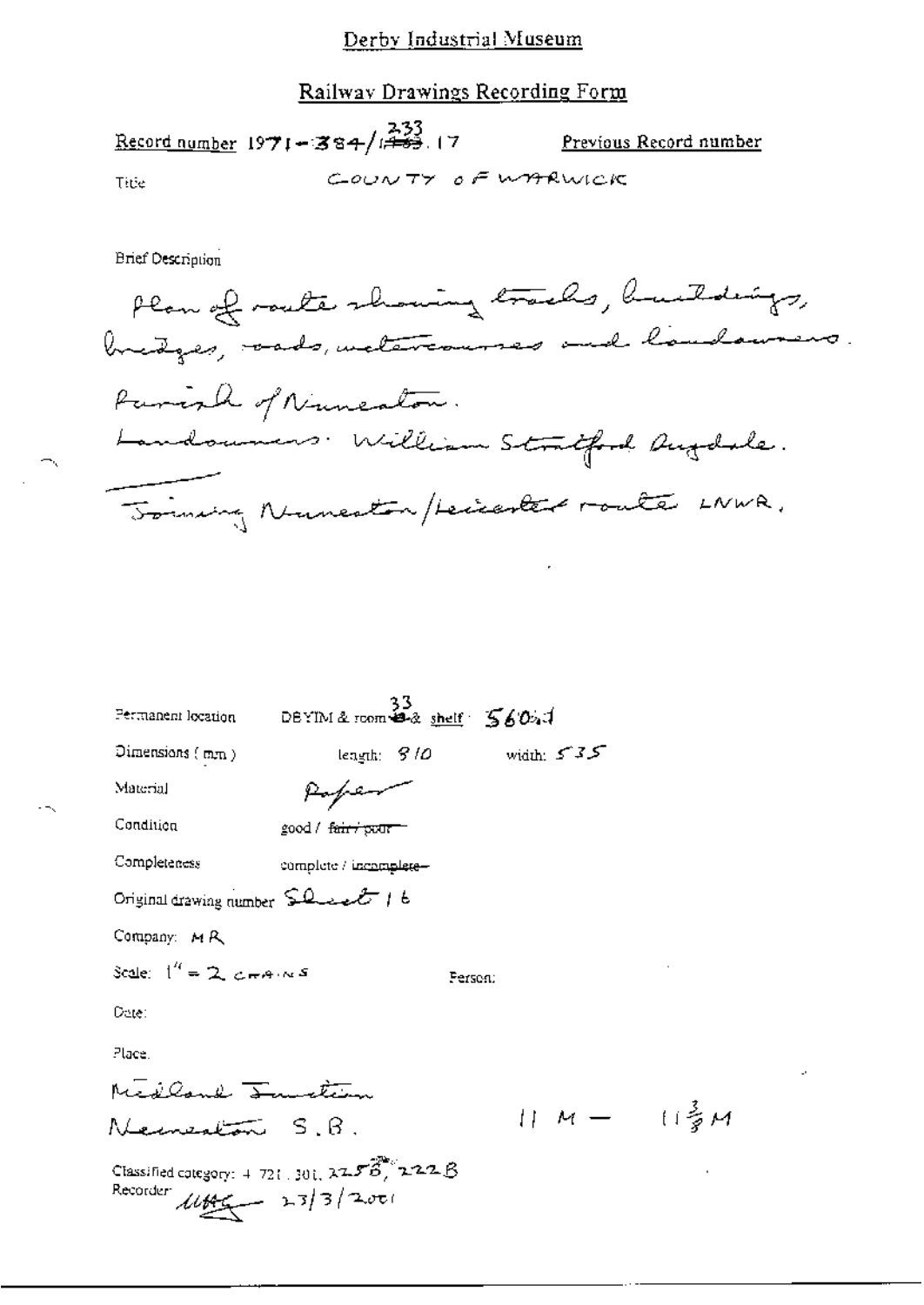### **Railway Drawings Recording Form**

### Record number  $1997-5/528$

Previous Record number MRP 132/592

Title

**Brief Description** 

Gradient profiles from Migular North<br>Junction to junction with LNWR at

| Permanent location                                                   | DBYIM & room $49$ & shelf: $$$ 3               |  |  |  |
|----------------------------------------------------------------------|------------------------------------------------|--|--|--|
| Dimensions (mm)                                                      | length: $1080$<br>width: $335$                 |  |  |  |
| Material                                                             | Rofer on fabric                                |  |  |  |
| Condition                                                            | good / Tair / poor                             |  |  |  |
| Completeness                                                         | complete / incomplete                          |  |  |  |
|                                                                      | Original drawing number $337/2048$ , $476$     |  |  |  |
| Company: MR                                                          |                                                |  |  |  |
| Scale: $HOR(X, Y') = 40$ CHAINS<br>VERT: $T' = 100$ Fee T<br>Person: |                                                |  |  |  |
| Date:                                                                |                                                |  |  |  |
| Place:                                                               |                                                |  |  |  |
|                                                                      | Wigslow - Numeaters                            |  |  |  |
|                                                                      | Classified category: 4, 721, 301, $42 - 2 - 1$ |  |  |  |

Recorder 14/6/1998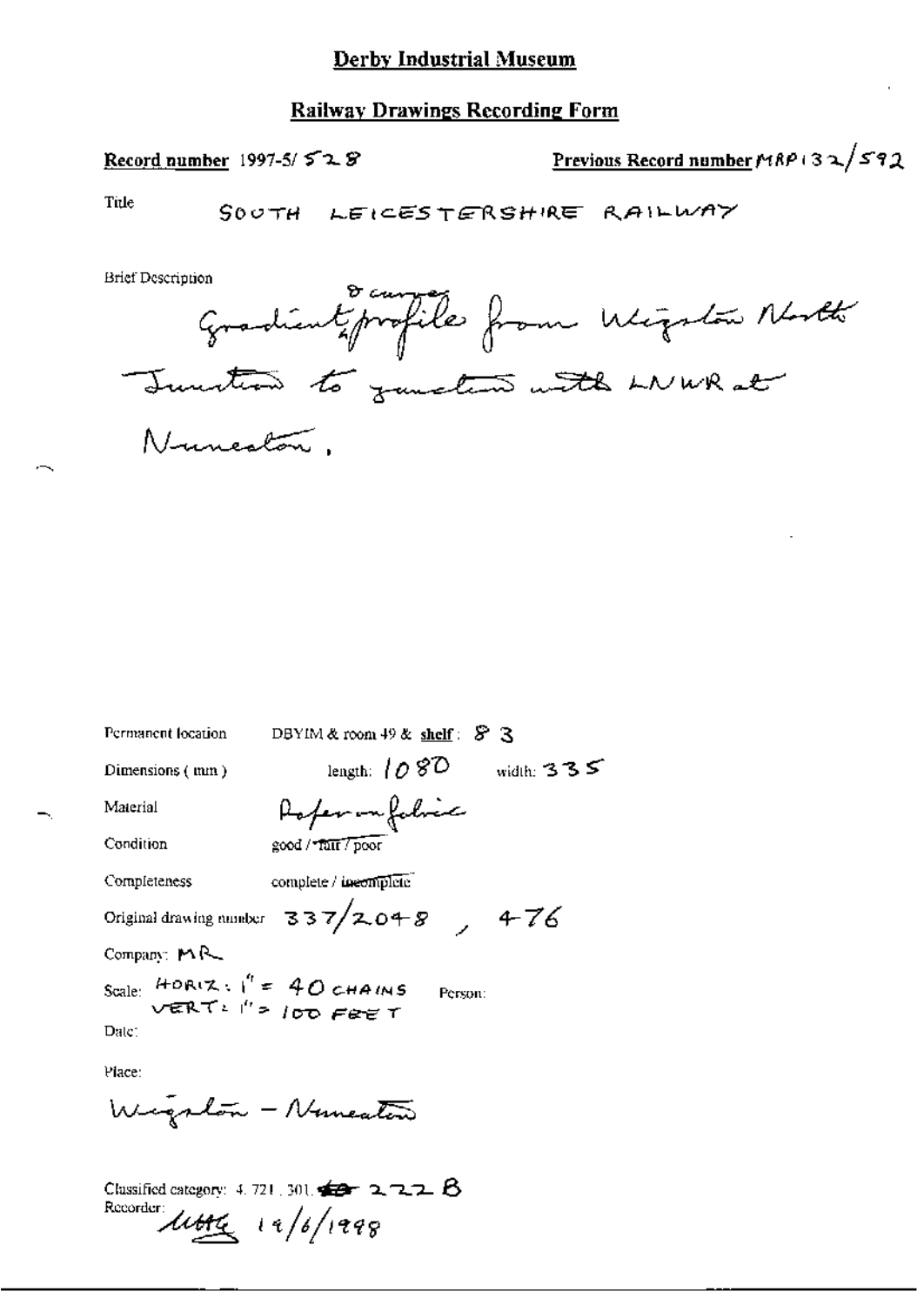# Railway Drawings Recording Form

| Previous Record number $\mu$ RP i32/723<br>Record number 1997-5/643<br>W1GSTON<br>Title<br>PLAN SHEWING LAND PURCHASED FROM ALFRED COOPER<br><del>▎<i>▎</i>▁▁▟▟▜▀▐<mark>▚▙▟▒</mark>▁▞<i>¥</i>@▛<sup></sup>▆੶ᢒ</del><br><b>Brief Description</b><br>Mr Messengers Boundary |
|---------------------------------------------------------------------------------------------------------------------------------------------------------------------------------------------------------------------------------------------------------------------------|
|                                                                                                                                                                                                                                                                           |
|                                                                                                                                                                                                                                                                           |
|                                                                                                                                                                                                                                                                           |
|                                                                                                                                                                                                                                                                           |
|                                                                                                                                                                                                                                                                           |
| Plan of tracks, roads, brieldings & houndarys                                                                                                                                                                                                                             |
| between MP 62 & 62M 32CM.                                                                                                                                                                                                                                                 |
| Red outline boundary whows land purchase                                                                                                                                                                                                                                  |
| from Mr Alfred Cooper.<br>Solid print avec - land to be given up by                                                                                                                                                                                                       |
| Thomas G Mossenger to MR.<br>Solid blue avec - land to be given up by MR.                                                                                                                                                                                                 |
| I given to TG Messenger                                                                                                                                                                                                                                                   |
| 9 D<br>Permanent location<br>DBYIM & room 49 & shelf                                                                                                                                                                                                                      |
| width: $660$<br>length: 12.3D<br>Dimensions (mm)                                                                                                                                                                                                                          |
| Pofer on folice<br>Material                                                                                                                                                                                                                                               |
| Condition<br>good / fa <del>ir / po</del> or                                                                                                                                                                                                                              |
| Completeness<br>complete / incomplete                                                                                                                                                                                                                                     |
| 387<br>Original drawing number XIV 28                                                                                                                                                                                                                                     |
| Company: MR                                                                                                                                                                                                                                                               |
| Scale: $\binom{n}{r}$ CHAIN<br>Person: $C \mathcal{J} \mathcal{D}$                                                                                                                                                                                                        |
| Date: March 1884                                                                                                                                                                                                                                                          |
| Place:                                                                                                                                                                                                                                                                    |
| Glandsman Station                                                                                                                                                                                                                                                         |
| Classified category $\leq$ 721 $\geq$ 201 $\Rightarrow$ 72 $\geq$ 22 $\triangle$                                                                                                                                                                                          |

Classified category: 4, 721, 301, 200 22

ومشير

 $\mathcal{A}_\infty$ 

 $PTQ$ .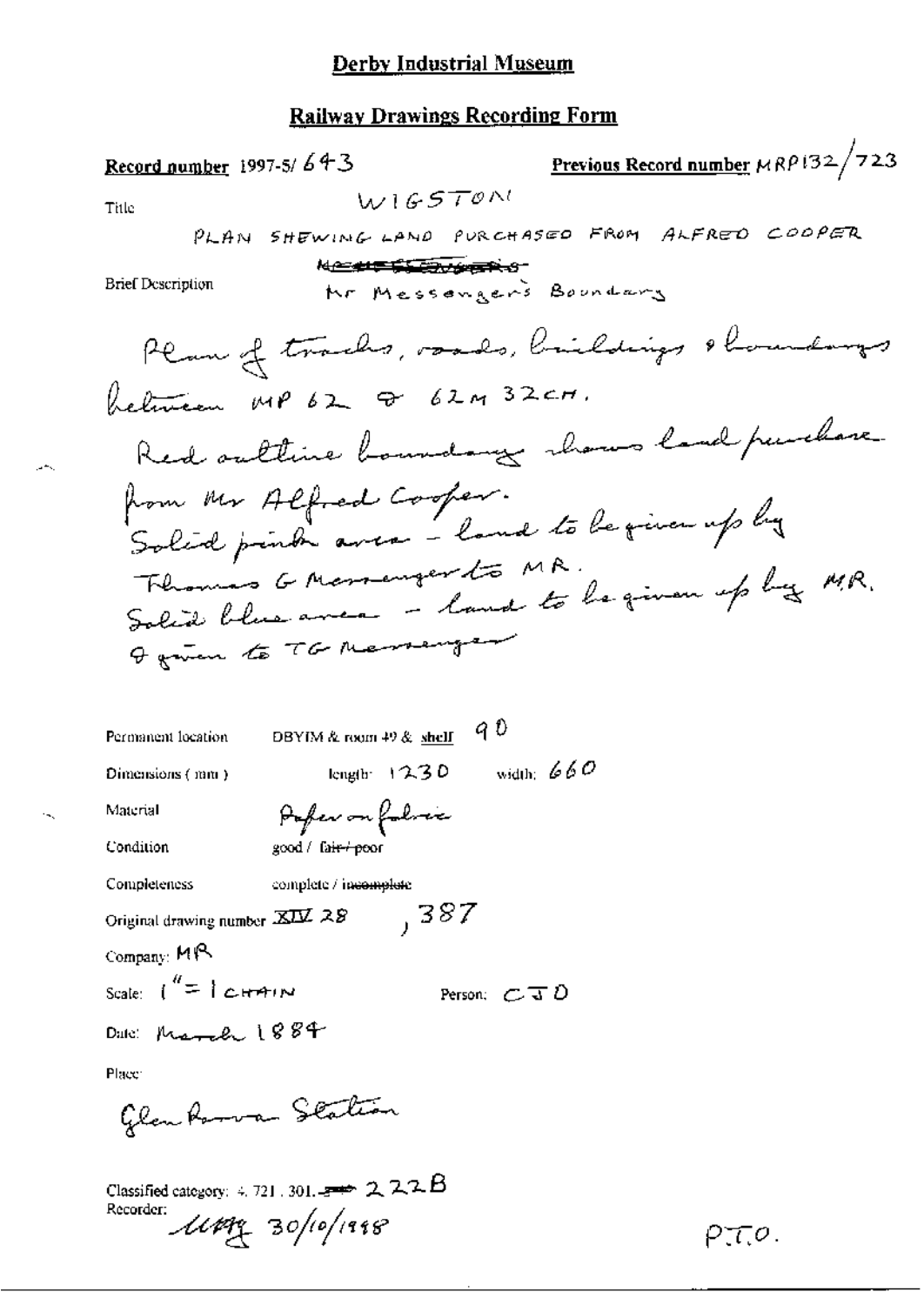# **Railway Drawings Recording Form**

### Record number 1997-5/ $315$

Previous Record number MRP132/354

Title

NARBOROUGH

**Brief Description** 



| Permanent location                                                                           | DBYIM & room 49 & shelf: $\gamma_1$ |                                         |
|----------------------------------------------------------------------------------------------|-------------------------------------|-----------------------------------------|
| Dimensions (mm)                                                                              |                                     | length: $8\sqrt{25}$ width: $40\degree$ |
| Material                                                                                     | Paper on fabres                     |                                         |
| Condition                                                                                    | good / fa <del>ir / poor</del> --   |                                         |
| Completeness                                                                                 | complete / inco <del>mplet</del> e  |                                         |
| Original drawing number $24 \times 11$                                                       |                                     | , 47                                    |
| Company: MR <i>Liver</i>                                                                     |                                     |                                         |
| Scale: i″=4ాO౯ఆಂਛె                                                                           |                                     | Person: いノビヌ                            |
| Dale: 29.5.1896                                                                              |                                     |                                         |
| Place:<br>Navlonnel                                                                          |                                     |                                         |
| Classified category: 4, 721, 301, $\bullet$ 2, 2, 2, 2, $\theta$<br>Recorder:<br>444(23.198) |                                     |                                         |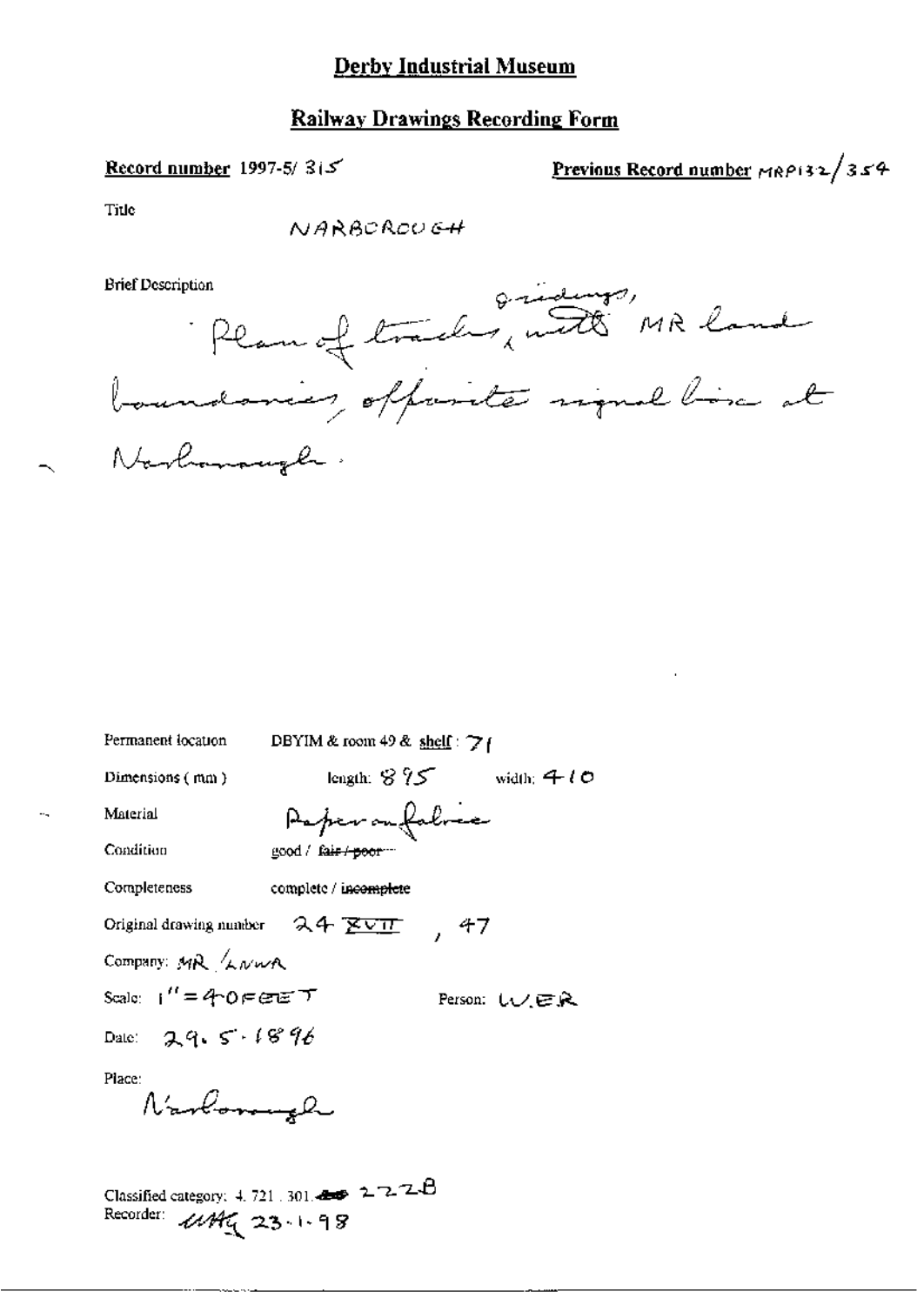## **Railway Drawings Recording Form Action**

1997-5/962.1 Previous Record number MRP132/1060<br>SOUTH LEICESTER LINE Record number 1997-5/ 962. Title NARBOROUGH

LONWRY Company's boundary edged green

**Brief Description** 

| DBYIM & room 49 & $\frac{\text{sheff}}{2}$ : $130$      |                |  |  |  |
|---------------------------------------------------------|----------------|--|--|--|
| length: $16.70$                                         | width: $370$   |  |  |  |
|                                                         |                |  |  |  |
| $good /$ $fair + pW$                                    |                |  |  |  |
| complete / incomplete                                   |                |  |  |  |
| ,227<br>Original drawing number $\mathbb{Z} \Gamma$ 4-4 |                |  |  |  |
|                                                         |                |  |  |  |
| Scale: $1'' = 40$ FEET<br>Person:                       |                |  |  |  |
| Date: 18 Aug 1920                                       |                |  |  |  |
|                                                         | Tracing folice |  |  |  |

Place:

Nordonagh

Classified category: 4, 721, 301, 2, 2, 2, B Recorder:  $\mu$ uy s/u/1999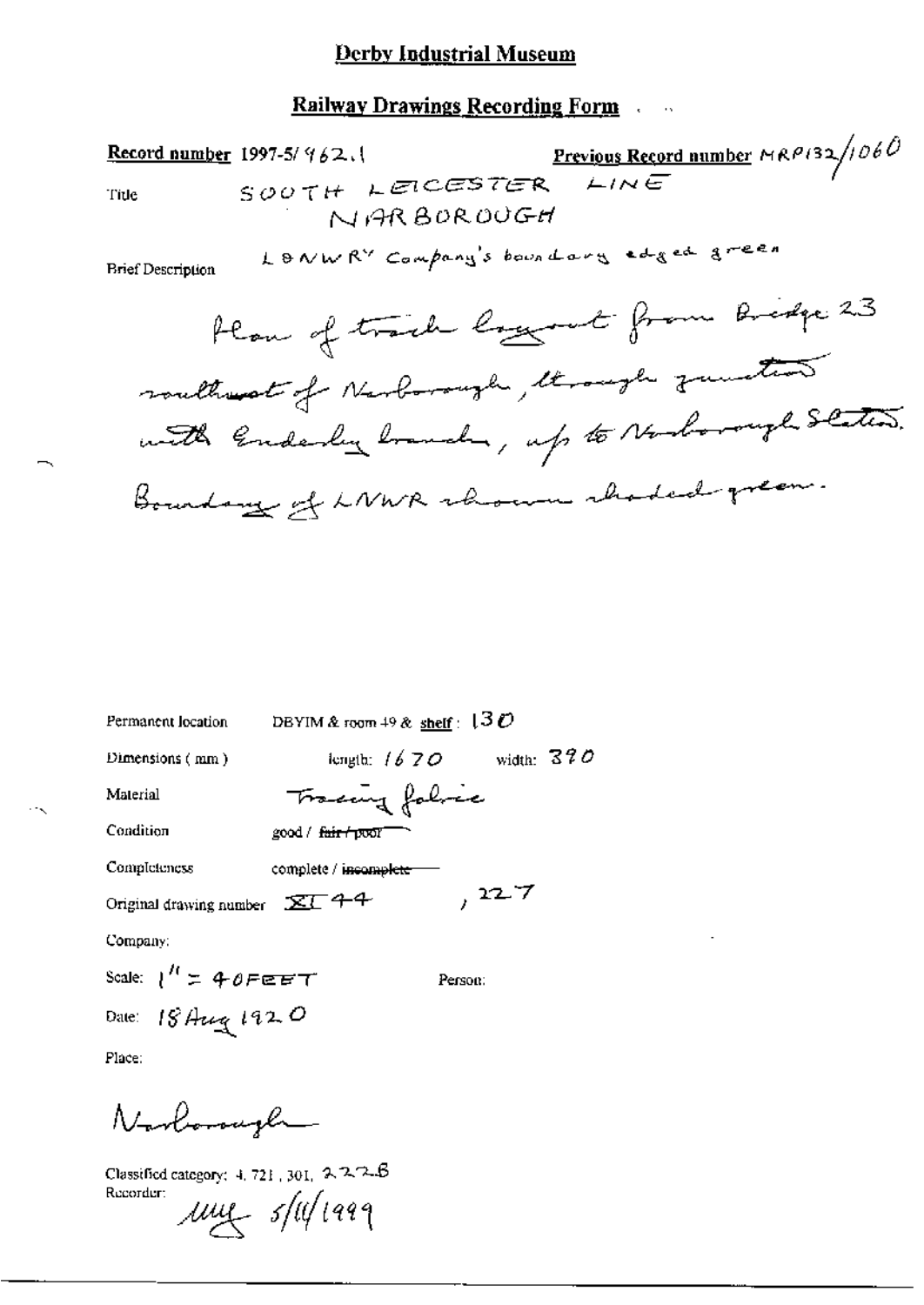## **Railway Drawings Recording Form**

Record number 1997-5/  $962.72$ 

Previous Record number  $M \mathsf{R} \rho$ (32/1060

Title

Brief Description

MR memo attached to drawing. Fracing obtained from LNWR as original MR lost.

DBYIM & room 49 & shelf:  $130$ Permanent location length:  $2.05$  width: 135 Dimensions (mm) Paper-Material Condition good / fair / poor Completeness complete / incomplete Original drawing number Company:  $M R$ Scale: Person: Date: Place:

Norbarough

Classified category:  $4, 721, 301, 2.2.2. B$ Recorder:  $\ell\ell\ell$  s/ii/1949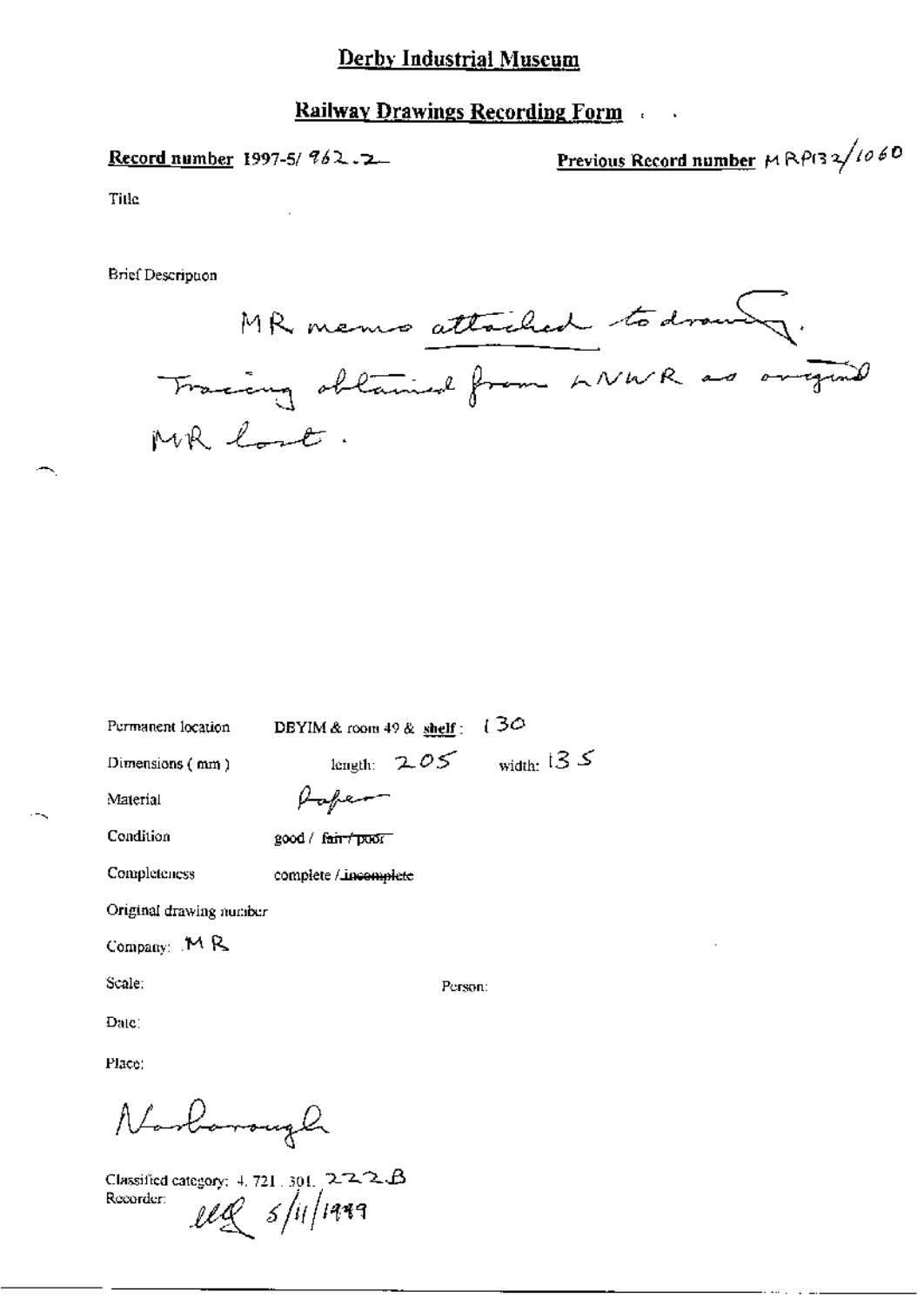# **Railway Drawings Recording Form**

#### Record number 1997-5/15/

Previous Record number MRP132/159

Title

HINCKLEY

**Brief Description** 

Plan of track alterations, Hinchley goods depot New worlds - med additional land-green MR occupation - blue Joint occupation - horoum

| Permanent location                            | DBYIM & room $49$ & shelf: 6                                     |
|-----------------------------------------------|------------------------------------------------------------------|
| Dimensions (mm)                               | width: $43$ $5$<br>length: $12 g$                                |
| Material                                      |                                                                  |
| Condition                                     | good / fan / poor                                                |
| Completeness                                  | complete / incomplete                                            |
|                                               | Original drawing number $2(7 \cdot \times \sqrt{11} \cdot 17)$ . |
| Company: $[LNNR]$ ?                           |                                                                  |
| Scale: $\int'' = 40F \mathcal{C} \mathcal{F}$ | Person:                                                          |
|                                               | Date: 1905                                                       |
| Place:<br>Henchley                            |                                                                  |

Classified category: 4.721.301. 222B & 00<br>Recorder:  $\text{Utt}_2 = 16/9/97$